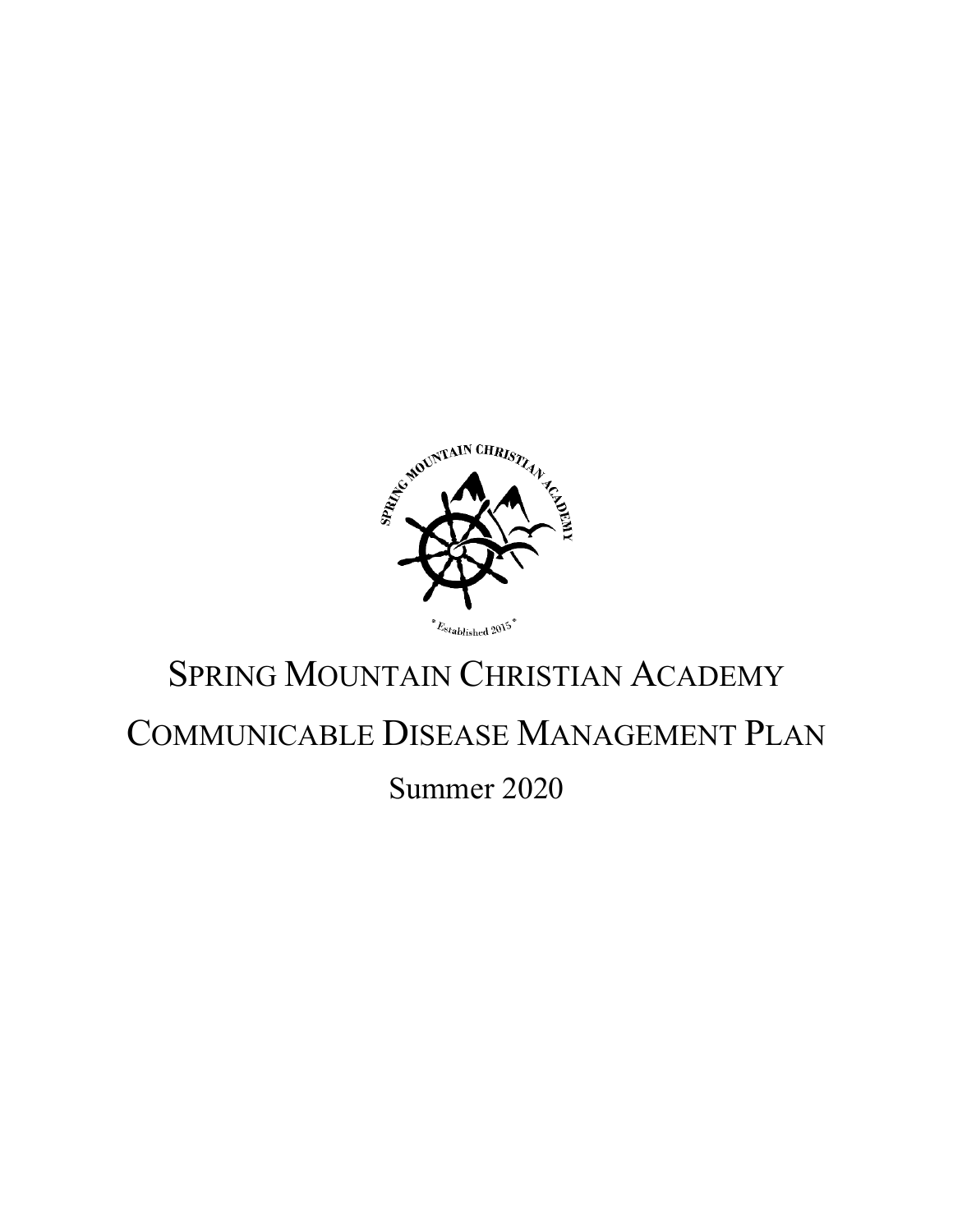## **TABLE OF CONTENTS**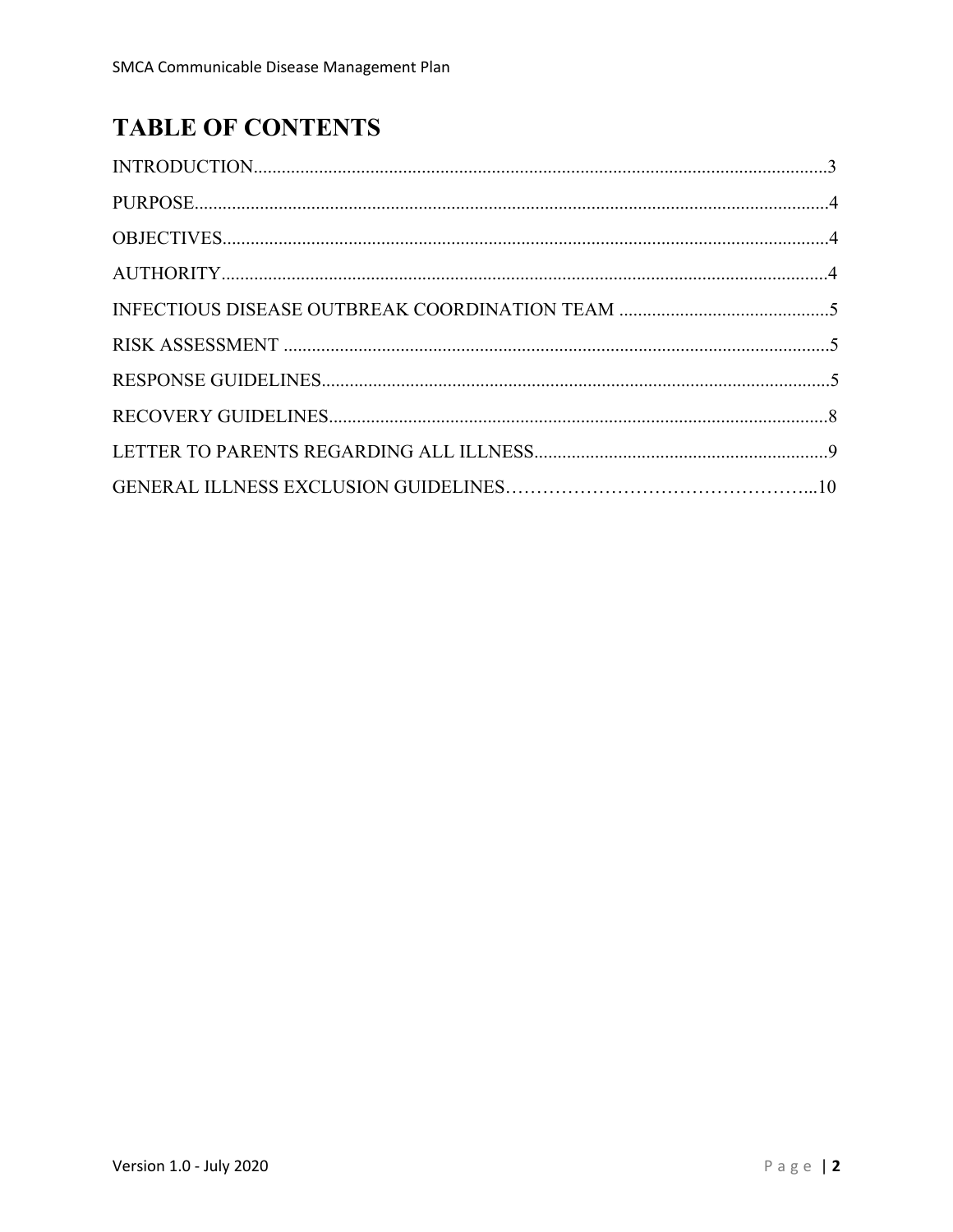## **INTRODUCTION**

In the school environment, communicable diseases can be transmitted from one individual to another. This can occur between students, school staff, and visitors. Effective prevention measures include education, avoidance of risk factors, sanitation, early recognition of symptoms, health assessment, prompt diagnosis and appropriate isolation or treatment.

At unpredictable intervals, a novel (new) virus, such as the novel coronavirus, appear in humans for which there is no immunity. If the novel virus is transmitted easily from person to person and causes significant illness, this creates the setting for a pandemic, a large-scale outbreak of illness with the rapid spread from person to person and country to country.

It is expected that a pandemic may have a worldwide impact with an unpredictable timeline, comprising multiple events or waves, and spreading quickly from one urban area to another. Major disruptions are likely for health care, transportation, and other public services. The education of students may be severely impacted.

As more information and response strategies develop and become available, this Communicable Disease Management Plan will be updated. Should you have questions or concerns related to the information shared within this document please contact the office of the Spring Mountain Elementary Campus (12152 SE Mather Rd).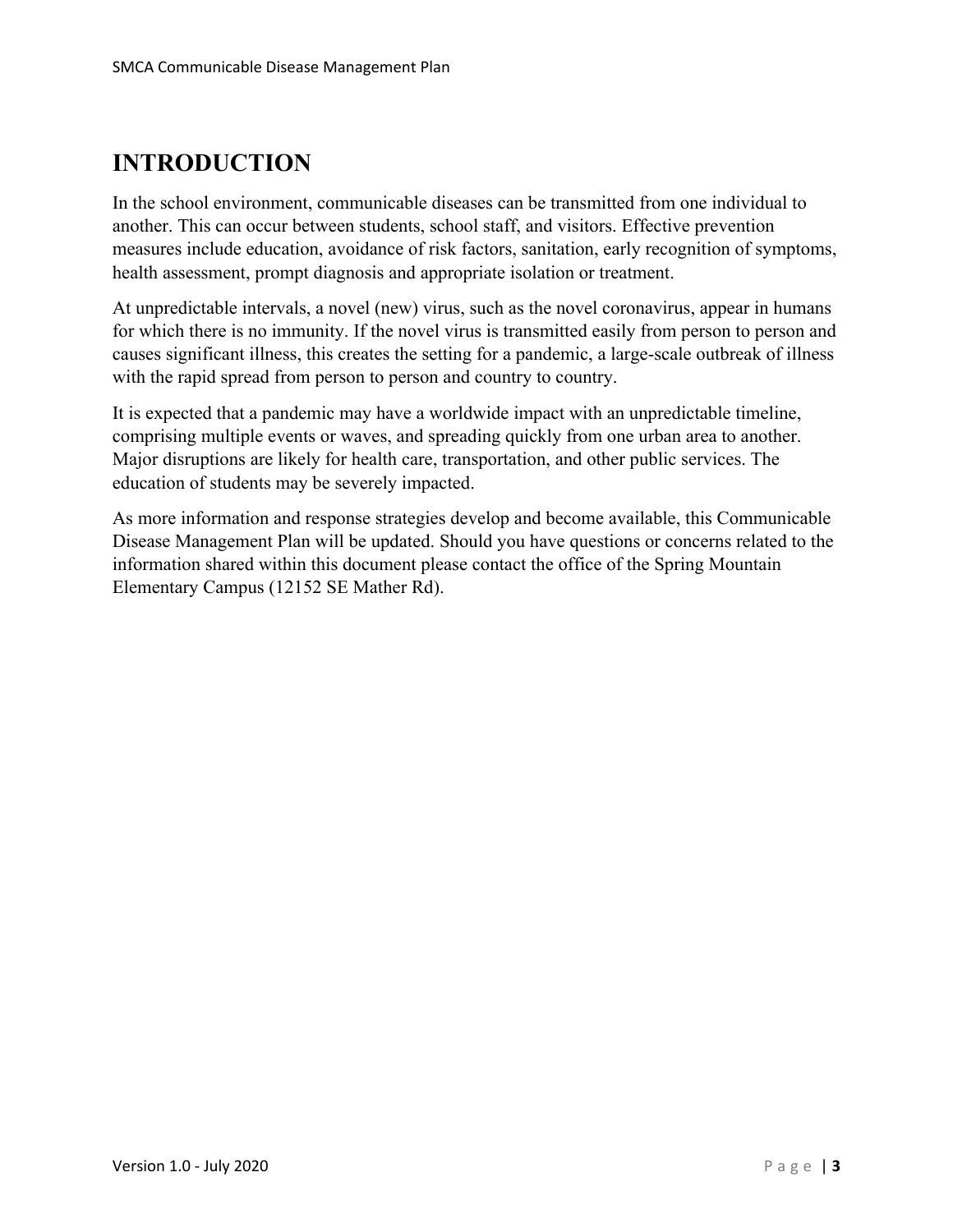#### **PURPOSE**

Spring Mountain Christian Academy's (SMCA's) Communicable Disease Management Plan serves to provide the overarching guidance in developing response plans and subsequent activities, leading to pandemic preparedness.

SMCA's community has an obligation to be responsive as with any community and even more, given the social nature of our campus. Further planning, collaboration and training will prove to be essential in reducing the impact of a pandemic outbreak and while maintaining the critical operations of the school. This plan is a dynamic document and will be revised as dictated by circumstances or changes in information.

#### **OBJECTIVES**

The greatest effect on SMCA will be absenteeism and campus closure due to an outbreak. The focus of this plan is to prepare the school to respond to high absenteeism and the possible curtailment of specific activities. This plan is guided by the following principles:

– Protect and support the health, safety, and welfare of our staff and students, as well as the assets of the school;

– Maintain a commitment to the school mission to provide instruction and services;

- Provide resources and services to address the diverse needs of the school community;
- Maintain business and administrative operations;

– Recover as quickly and efficiently as possible if any activities are interrupted or suspended;

– Ensure multi-modal communications within the school community, the local communities, and with stakeholders;

– Establish benchmarks or "triggers" to prompt prudent actions.

#### **AUTHORITY**

The State of Oregon has the primary responsibility for public health matters within its borders, including isolation and quarantine authority. That authority is usually exercised locally by the Clackamas County Department of Public Health. In a pandemic situation, each county's Department of Public Health collects and analyzes health information, conducts epidemiologic investigations, institutes isolation and quarantine measures, and may close any facility if there is reasonable cause to believe that the facility may endanger the public health.

Additionally, the school administration has authority under Board Policy to take actions to minimize the impact of a pandemic on the school.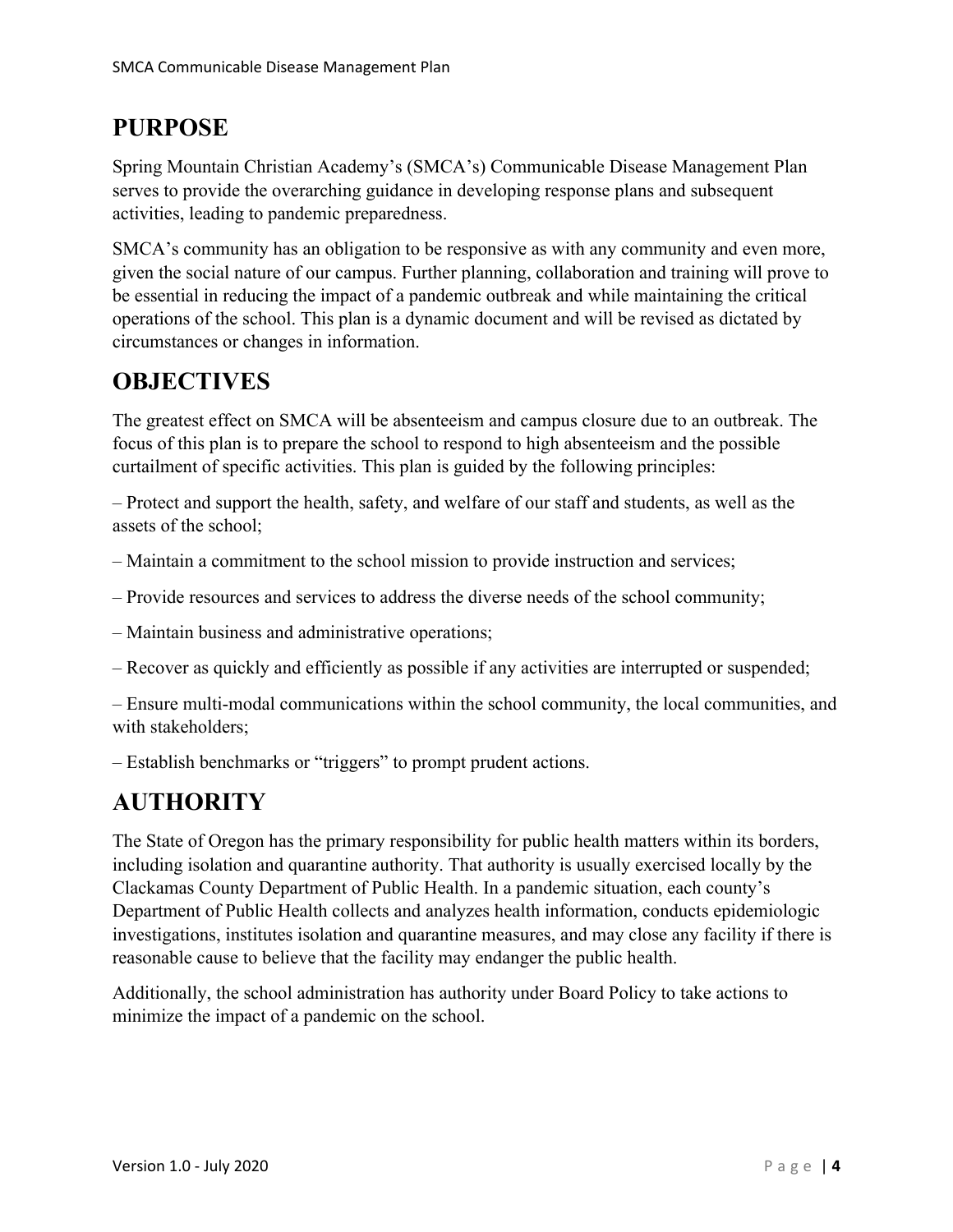#### **INFECTIOUS DISEASE OUTBREAK COORDINATION TEAM**

The school principal, VP of operations, VP of instruction, and other key staff (as appointed) will act as the coordination team ("Coordinators") for the school. The coordinators are responsible for monitoring and managing the day-to-day response for the school, as well as providing information to the Board and the school community via emergency communications protocols.

Should an infectious disease outbreak become more severe than anticipated, it will be the responsibility of the Clackamas County Public Health department to issue quarantine orders, direct facilities closure, and provide critical information designating key healthcare facilities as well as the distribution of anti-viral medications.

#### **RISK ASSESSMENT**

As a novel (new) disease spreads throughout the world, people have little or no immunity and there will be limited vaccines available during the initial onset, which may result in a pandemic. The assumptions used in this planning process are as follows:

1. A pandemic is a public health emergency that takes on significant political, social, and economic dimensions and will be governed by factors that cannot be known in advance.

2. A pandemic could last from 18 months to several years with at least two peak waves of activity. In an affected community, a pandemic wave may last about 6 to 8 weeks.

3. Vaccinations and antiviral treatment are anticipated to be a highly effective medical treatment, but they may be in limited supply.

4. Non-medical containment measures will be the principal means of disease control until immunity is more prevalent.

5. High absenteeism rates (students and staff) constitute the greatest challenge to the school.

#### **RESPONSE GUIDELINES**

The complete clinical picture regarding new viruses is not fully understood. Reported illnesses have ranged from mild to severe, including illness resulting in death. Older people and people with certain underlying health conditions like heart disease, lung disease and diabetes, for example, seem to be at greater risk of serious illness and death.

Below are three (3) scenarios that should be considered in order to protect students and staff. The scenarios were based on current conditions relating to COVID-19 virus. Conditions may change based on new information received. SMCA has more completely outlined its prevention and response protocols in its Operational Blueprint for Reentry and the corresponding handbooks for parents and staff.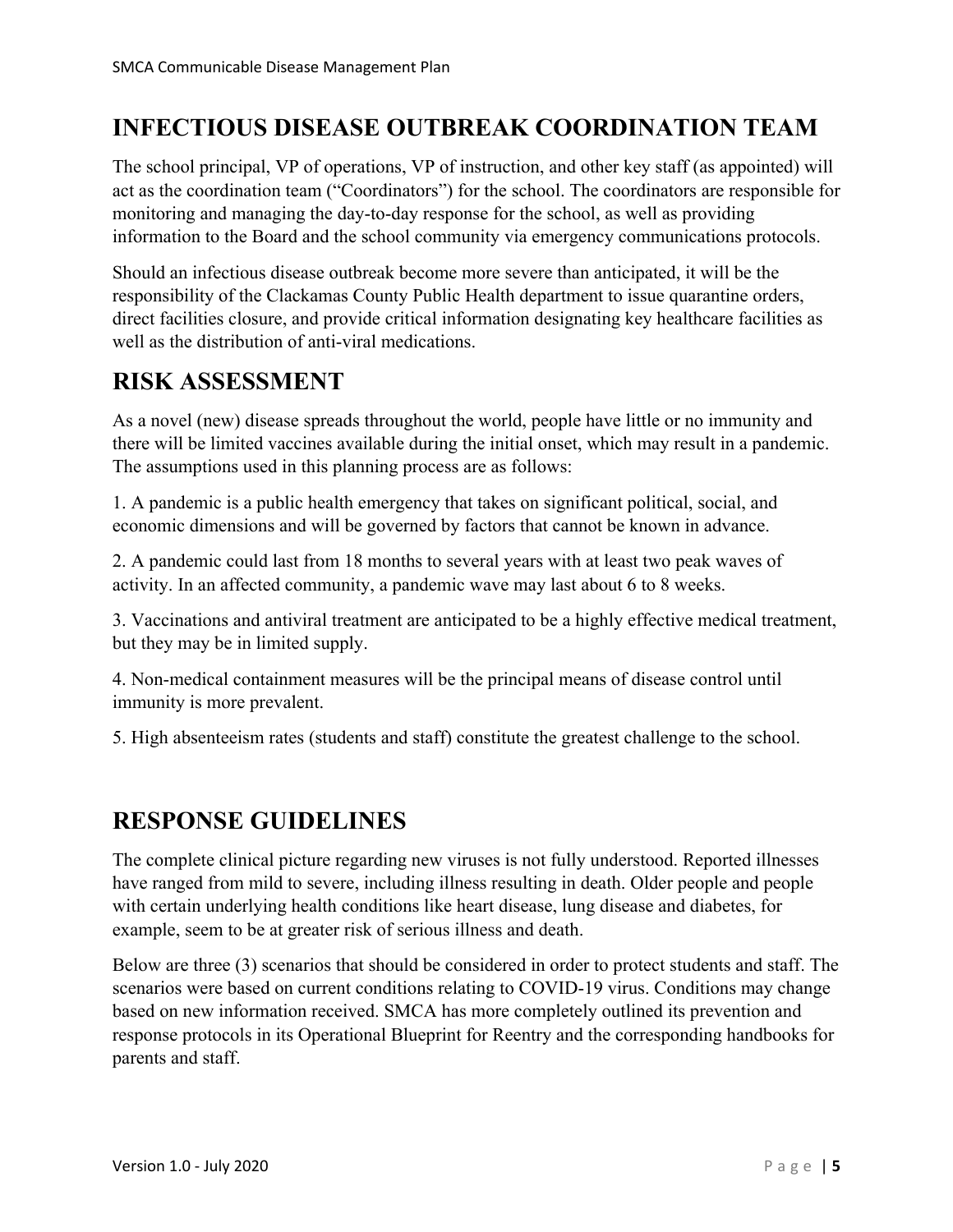**Scenario I:** Measures to prevent the spread of a new coronavirus such as COVID-19.

Campus administrators will take the following steps to slow the spread of respiratory infectious diseases, including COVID-19.

- Review and update emergency operations plan, including continuity plans for teaching and learning if students are excluded from campus.
- Exclude students, faculty, or staff who have been in close contact with someone diagnosed with COVID-19 from the campus for 14 days from the day of their last exposure.
- Students, faculty, and staff who present fever and/or respiratory infection symptoms should stay home and consult with a healthcare professional and the Campus Health Coordinator for guidance.
- Develop a communications plan to use with the school community and all constituencies.
- The school pandemic coordinators will contact county emergency operations center or the local public health department immediately if any concerns arise about clusters of respiratory disease or spikes in absenteeism.
- Encourage all students and staff to take everyday preventive actions:
	- o Practice regular and thorough hand washing/sanitizing
	- o Stay home when sick and remain at home until fever has been gone for at least 24 hours without the use of fever reducing medicines
		- Seek immediate medical care if symptoms become more severe, e.g., high fever or difficulty breathing
	- o Use "respiratory etiquette" by covering cough with a tissue or sleeve.
- Provide adequate supplies within easy reach, including tissues and no-touch trash cans.
- Clean hands frequently.
	- o Encourage hand washing by students and staff through education, scheduled time for handwashing, and the provision of adequate supplies.
	- o Provide alcohol-based hand sanitizers to supplement hand washing.
- Enhance cleaning consistent with CDC guidance.

**Scenario II:** Measures to be taken if one student or staff member tests positive for the coronavirus and exposed others on campus.

- Isolate the student or staff member and immediately contact your local public health department.
- Determine areas on campus where the student or staff have been and thoroughly clean those areas.
- Based on the recommendations of the Clackamas County Public Health Department, cohorts and/or campuses may be closed for additional cleaning or quarantine while students and staff shift to at-home learning.
- Implement communication plans for campus closure to include outreach to students, staff, and the community.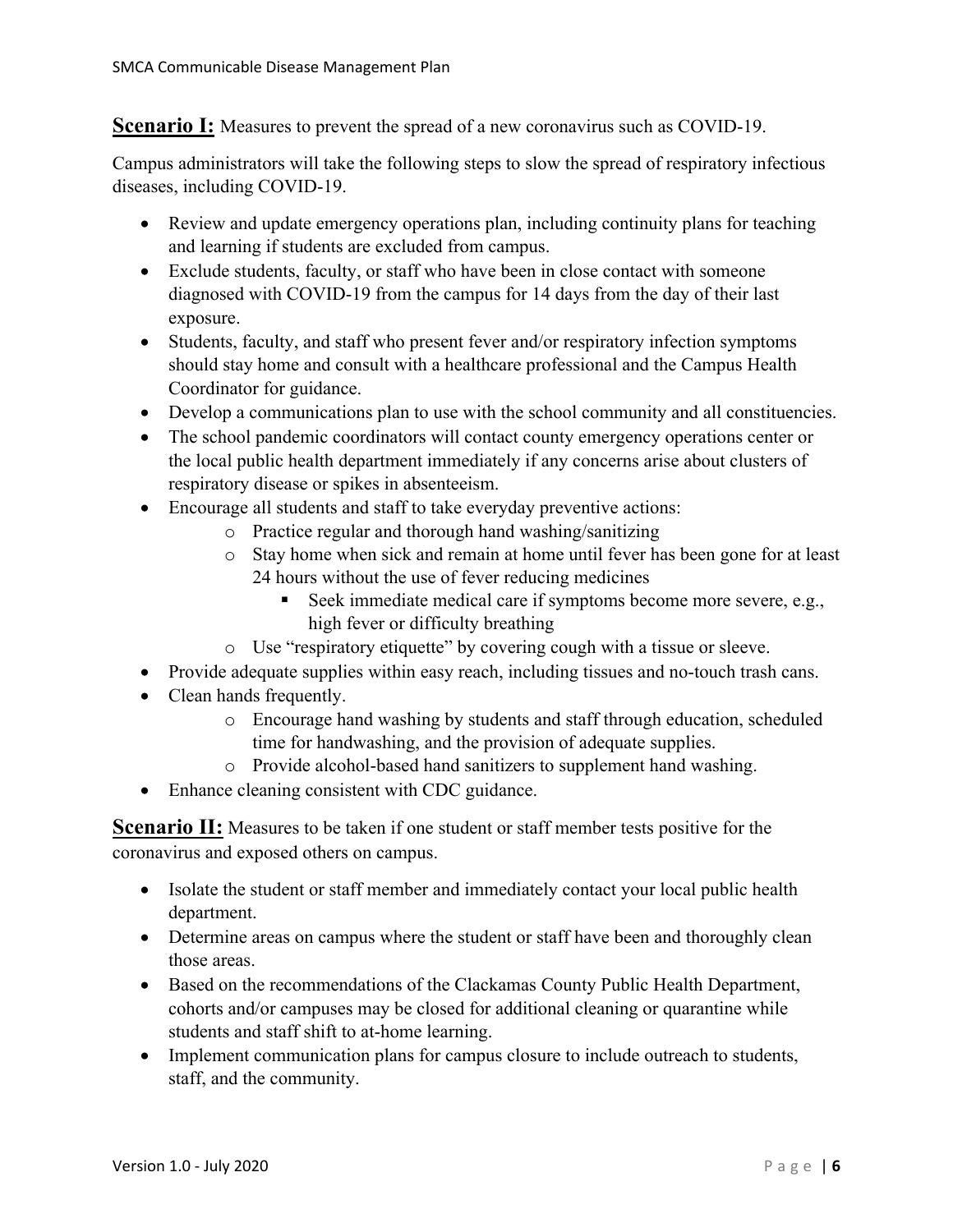- Provide guidance to students, faculty and staff reminding them of the importance of community social distancing measures while campus is closed, including discouraging students or staff from gathering elsewhere. Community social distancing measures will include canceling group activities or events and sporting events.
- Initiate the plan for continuity of instructional and support services and establish alternate mechanisms for these to continue.
- Maintain regular communications with the local public health department.
- Consult CDC guidelines to determine what additional cleaning protocols, if any, should be deployed at the campus prior to reopening the campus.

**Scenario III:** Measures to be taken if multiple students or staff test positive for COVID-19 on campus.

If three or more students or staff on campus test positive for COVID-19, the school pandemic coordinators should consult with local public health officials for guidance on closing the campus.

- In consultation with the local public health department, the school health coordinators along with the school administration may determine the extent of the campus closure and what length of time is warranted based on the risk level within the specific community as determined by the local public health officer.
- Initiate communication plans for campus closure to include outreach to students, staff, and the community.
- Provide guidance to students, faculty and staff reminding them of the importance of community social distancing measures while campus is closed, including discouraging students or staff from gathering elsewhere. Community social distancing measures include canceling group activities or events and sporting events. Continue the plan for continuity of instructional and support services, adjusting as needed and establish alternate mechanisms for these to continue.
- Maintain regular communications with the local public health department.
- Work with the local public health department to determine what additional cleaning protocols, if any, should be deployed at the campus prior to reopening the campus.
- Determine the timing of return of students and staff, and any additional steps needed for the campus to reopen, in consultation with the local public health department.
- Contact local area stakeholders to inform them of any closure plans that might affect concurrent services.
- Please note that there have been reports of students and others being stigmatized. We must ensure students' and staffs' privacy to help prevent discrimination.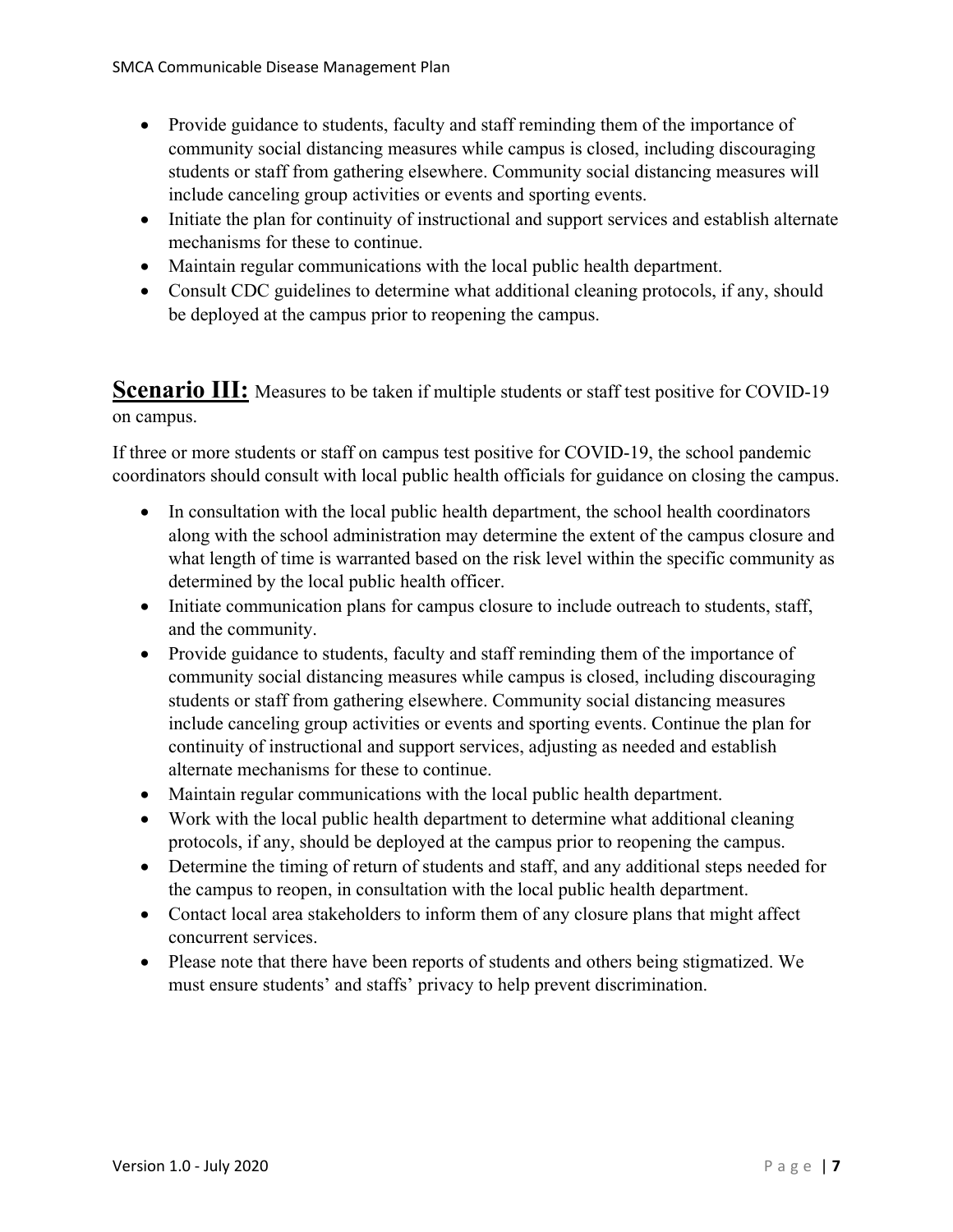## **RECOVERY GUIDELINES**

Community assessment after a highly infectious illness outbreak/pandemic requires completed surveillance data and feedback of operations. Any damage done to the community from this highly infectious illness outbreak/pandemic will be defined and analyzed for proper future planning.

It is crucial that SMCA enforces resources and guidance for all staff, students, parents, and community members to focus on "getting back on track." Stress the importance of returning to normal practice and procedures for the health and safety of everyone. Return as quickly as possible to normally scheduled school days including all scheduled events. Spring Mountain Christian Academy will assess the need of additional mental health support resources and provide as much as possible to staff, students, parents, and the community.

SMCA will communicate when it is safe to return to school and what precautions, if any, will need to occur. All school grounds and property will be cleaned and equipment may need to be sterilized. SMCA will establish a "return to learning" program to get students who have missed several days of instruction back on track.

SMCA will continue to monitor the illness and provide data as needed to continue the transparency of communication to the community. Success and failures will be discussed in transparency to determine the proper planning in the future.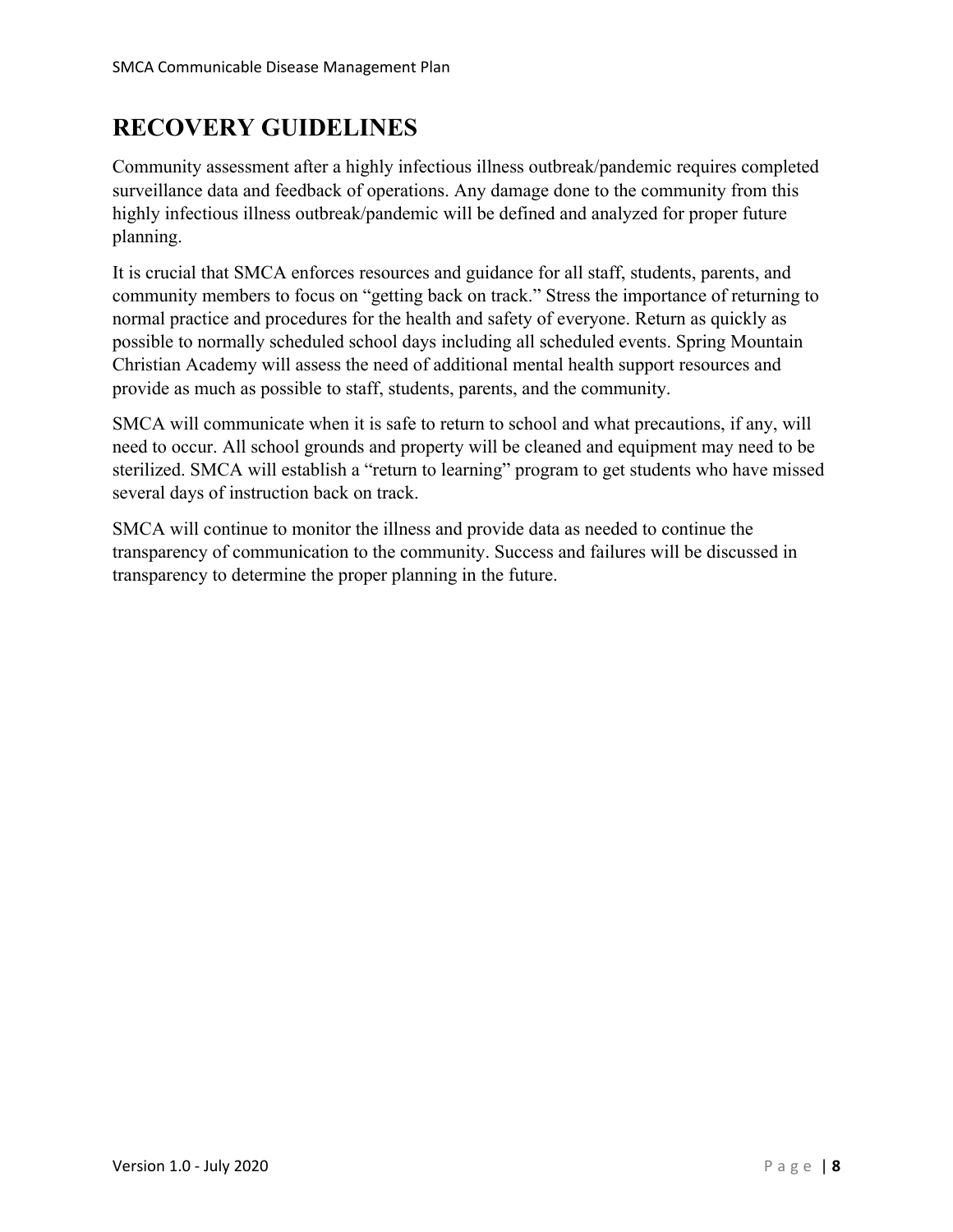## **LETTER TO PARENTS REGARDING ALL ILLNESS**



SPRING MOUNTAIN CHRISTIAN ACADEMY 12152 SE Mather Rd. Clackamas, OR 97015

Dear Parent/Guardian:

#### **DO NOT SEND AN ILL STUDENT TO SCHOOL.**

Please call the school office to notify us if your student is ill. The box on the back of this page gives examples of when your student should not be in school.

#### **If your student's symptoms are related to a chronic condition, contact the school and follow school policies for chronic condition management.**

Please contact your health care provider about serious illness, including any fever of 103°F or higher. If you need help in finding a health care provider, you may contact your local health department.

Notify school staff if your student requires medication during school hours. Follow school protocols for medication at school. Unless otherwise instructed, if your student's illness requires antibiotics, the student must have been on antibiotics for 24 hours before returning to school. Antibiotics are not effective for viral illnesses.

To help protect all students, please notify the school if your child is diagnosed with any of these diseases: *chickenpox, COVID-19, diphtheria, E. coli diarrhea, hepatitis, measles, mumps, pertussis, rubella, Salmonella, scabies, shigellosis, tuberculosis, or another disease as requested.*  The school will protect your private information as required by law. [OAR 333-019-0010]

With consent, the school administrators may consult with your doctor about your student's health in order to keep your student safe, healthy, and ready to learn.